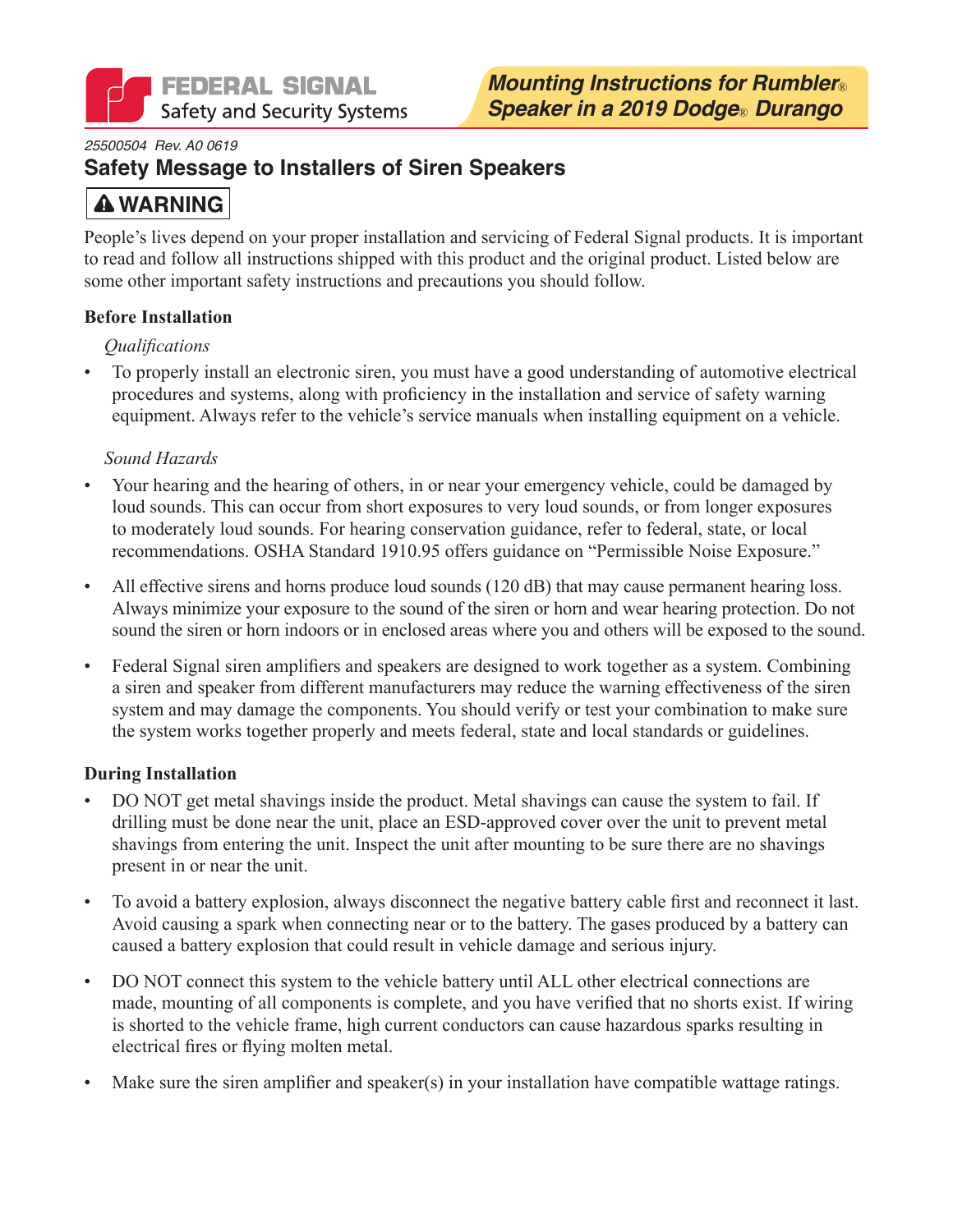- In order for the electronic siren to function properly, the ground connection must be made to the NEGATIVE battery terminal.
- Sound output will be severely reduced if any objects are in front of the speaker. If maximum sound output is required for your application, you should ensure that the front of the speaker is clear of any obstructions.
- Install the speaker(s) as far forward on the vehicle as possible, in a location that provides maximum signaling effectiveness while minimizing the sound reaching the vehicle's occupants. Refer to the National Institute of Justice guide 500-00 for further information.
- Sound propagation and warning effectiveness will be severely reduced if the speaker is not facing forward. Carefully follow the installation instructions and always install the speaker with the projector facing forward.
- DO NOT install the speaker(s) or route the speaker wires where they may interfere with the operation of airbag sensors.
- If a vehicle seat is temporary removed, verify with the vehicle manufacturer if the seat needs to be recalibrated for proper airbag deployment.
- Installation of two speakers requires that you wire the speakers in phase.
- Never attempt to install aftermarket equipment that connects to the vehicle wiring without reviewing a vehicle wiring diagram, which is available from the vehicle manufacturer. Ensure that your installation will not affect vehicle operation and safety functions or circuits. Always check vehicle for proper operation after installation.
- DO NOT install equipment or route wiring or cord in the deployment path of an airbag.
- Locate the control head so the vehicle, controls, and microphone can be operated safely.
- When drilling into a vehicle structure, ensure that both sides of the surface are clear of anything that could be damaged.
- If a vehicle seat is temporarily removed, verify with the vehicle manufacturer if the seat needs to be recalibrated for proper airbag deployment.

#### **After Installation**

- After installation, test the siren system and light system to ensure that it is operating properly.
- Test all vehicle functions, including horn operation, vehicle safety functions, and vehicle light systems, to ensure proper operation. Ensure that installation has not affected vehicle operation or changed any vehicle safety function or circuit.
- After testing is complete, provide a copy of these instructions to the instructional staff and all operating personnel.
- File these instructions in a safe place and refer to them when maintaining or reinstalling the product.

Failure to follow all safety precautions and instructions may result in property damage, serious injury, or death.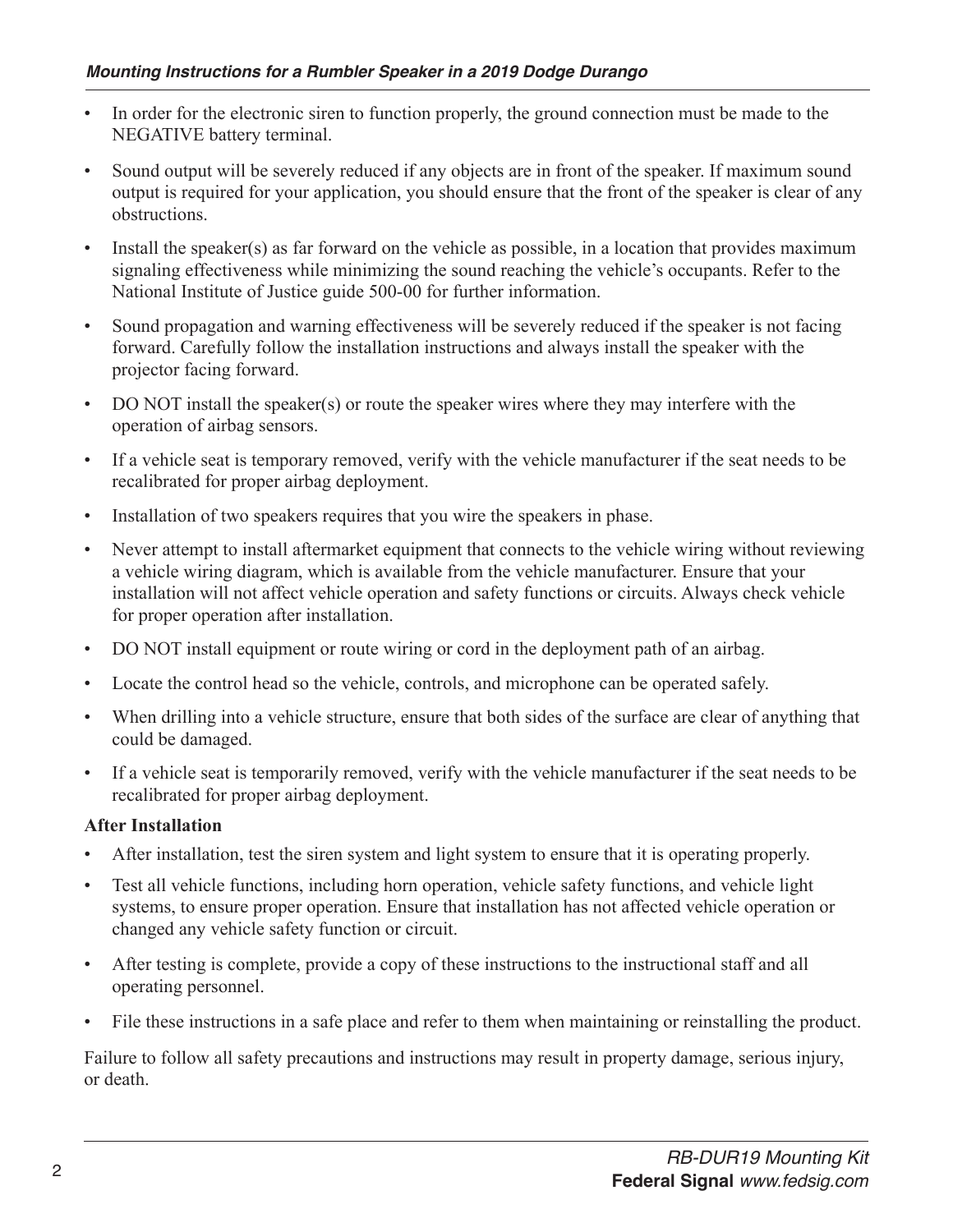## **Introduction**

The RB-DUR19 is a mounting kit for the Federal Signal Rumbler® low-frequency signaling system. This kit mounts the speaker to the front bumper of the 2019 Dodge Durango.

# **Unpacking the Kit**

After unpacking the kit, inspect it for damage that may have occurred in transit. If it has been damaged, do not attempt to install or operate it. File a claim immediately with the carrier, stating the extent of damage. Carefully check all envelopes, shipping labels, and tags before removing or destroying them. Ensure that the parts in the Kit Contents List are included in the package. If you are missing any parts, contact Customer Support at 1-800-264-3578, 7 a.m. to 5 p.m., Monday through Friday (CT).

|  |  | <b>Table 1 Kit contents</b> |
|--|--|-----------------------------|
|--|--|-----------------------------|

| Qty.   Description                                 | <b>Part Number</b> |
|----------------------------------------------------|--------------------|
| Bracket, Passenger-Side Rumbler, DUR19   828303053 |                    |

### **Installing the Bracket**

### **A WARNING**

*FIRE HAZARD: Do not install the speaker near the fuel tank or fuel lines. Installing the speaker too*  **close to fuel line/tank areas may cause fuel leakage or a fire during a vehicle collision, causing**  *personal injury or death.*

# **NOTICE**

**MOUNTING PRECAUTIONS: To avoid reducing the sound output and damaging the speaker,**  *ensure that the speaker is mounted with the wires protruding from the bottom of the speaker and the slots facing the ground.* 

# **NOTICE**

*USE ONLY WITH RUMBLER AMPLIFIER: This speaker is designed to be used only with the*  **Rumbler Amplifier. Do not connect this speaker directly to a standard electronic siren. Connecting this speaker directly to a standard electronic siren will greatly reduce the effectiveness of the siren signal. When installing this speaker, always refer to the Rumbler low frequency amplifier**  installation and operating instructions (part no. 2562420) for more detailed information about the **siren system and how to install, service and operate the system safely. Instruction manuals are available for viewing or download at www.fedsig.com.** 

# **NOTICE**

**DRILLING PRECAUTIONS: Before drilling holes, check the area you are drilling into to be sure you do not damage vehicle components while drilling. All drilled holes should be de-burred and**  *all sharp edges should be smoothed. All wire routings going through drilled holes should be*  **protected by a grommet or convolute/split loom tubing.**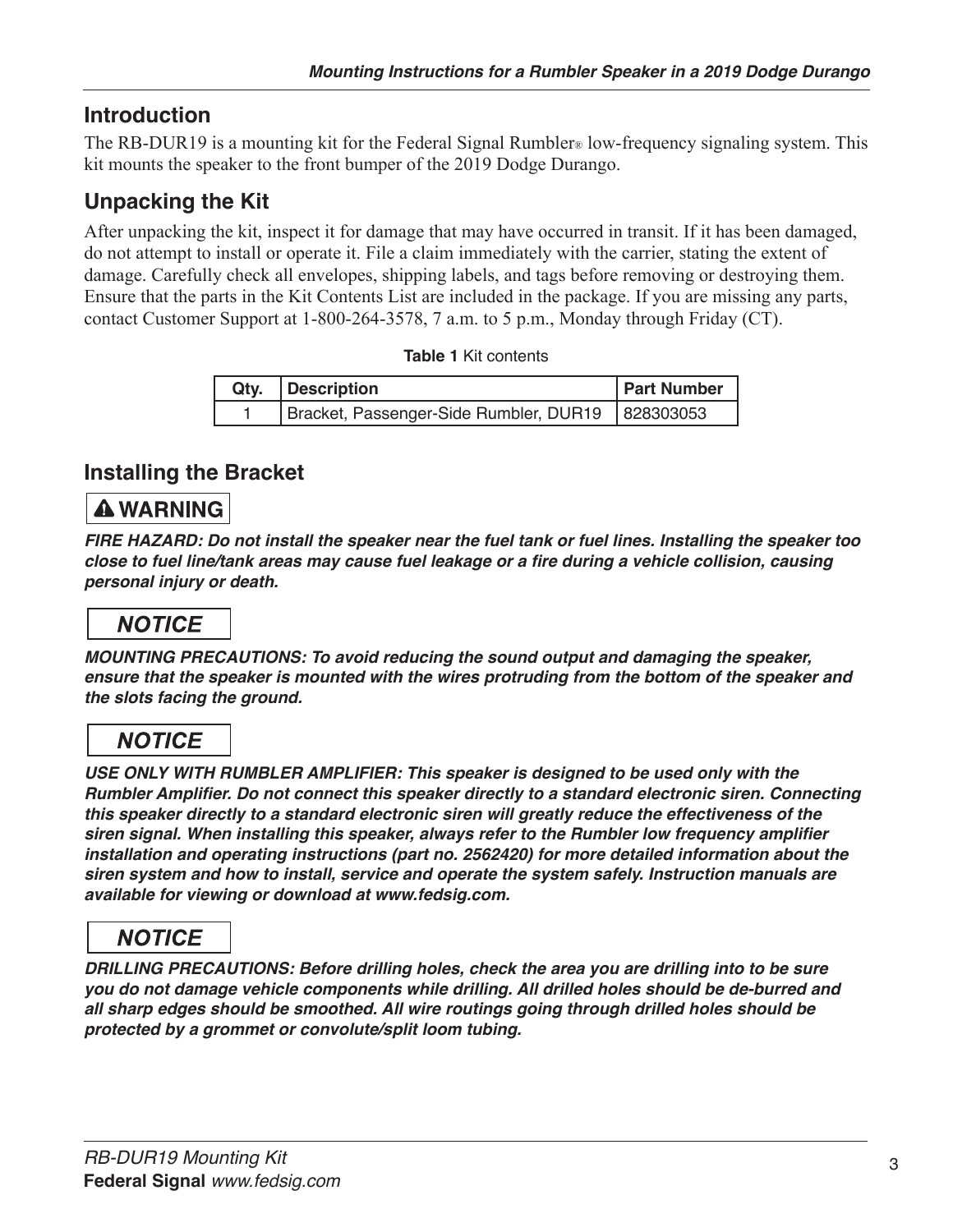### **Installing the Speaker**

To install the speaker:

- **1.** To access the area behind the bumper located in front of the passenger front wheel, remove the fascia according to the manufacturer's service manual.
- **2.** Loosen the bolts on the passenger side of the vehicle frame where the bracket will be mounted.



**3.** Mount the bracket to the frame with the bolts loosened in the previous step.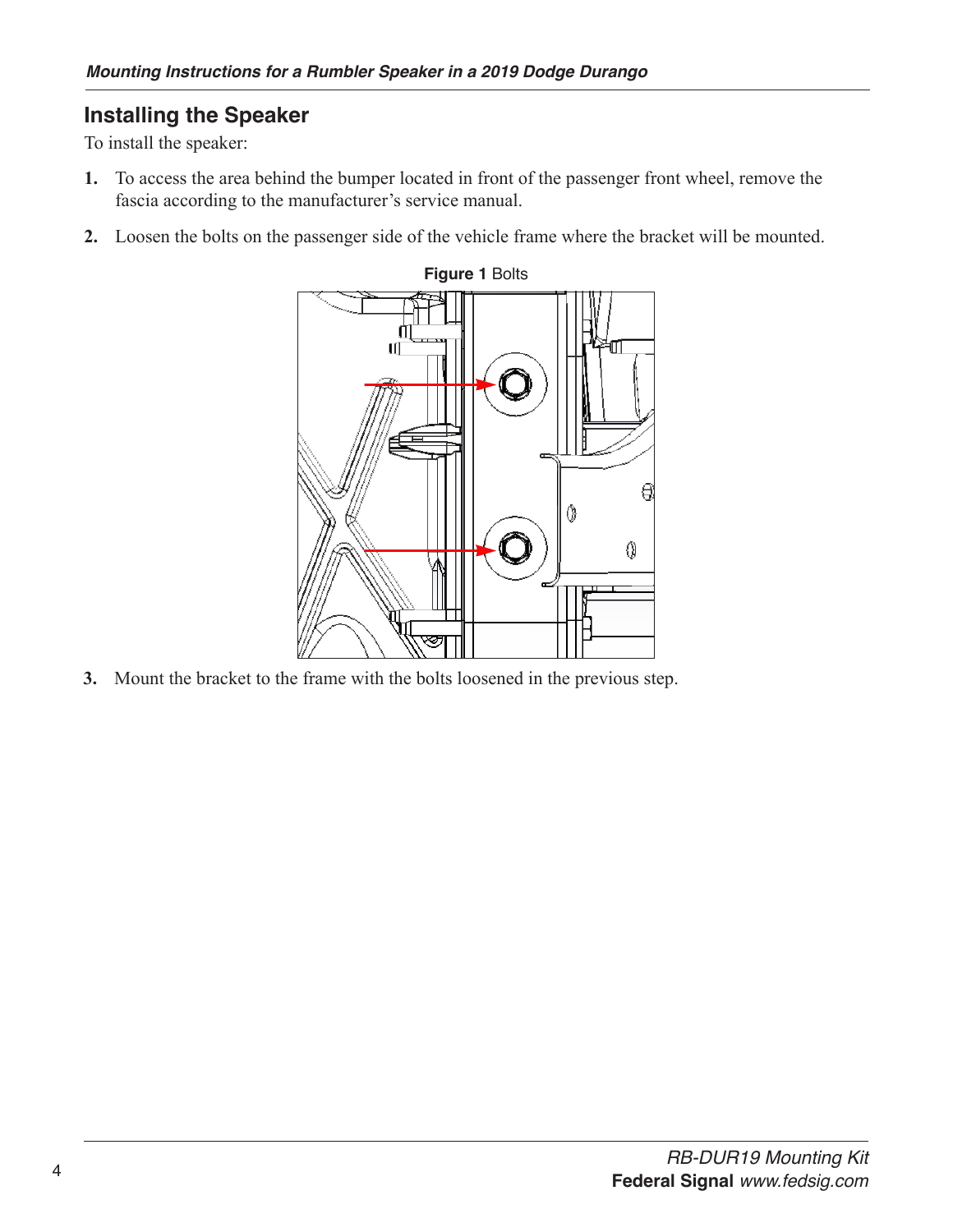**4.** Secure the Rumbler with the bands to the right side of the mounting lip on the bracket with the 5/16" bolts, nuts, and lockwashers supplied with the Rumbler kit. See Figure 2



**Figure 2** Exploded view and completed assembly of Rumbler installation

**Assembled View** 

**Figure 3** Rumbler Installed

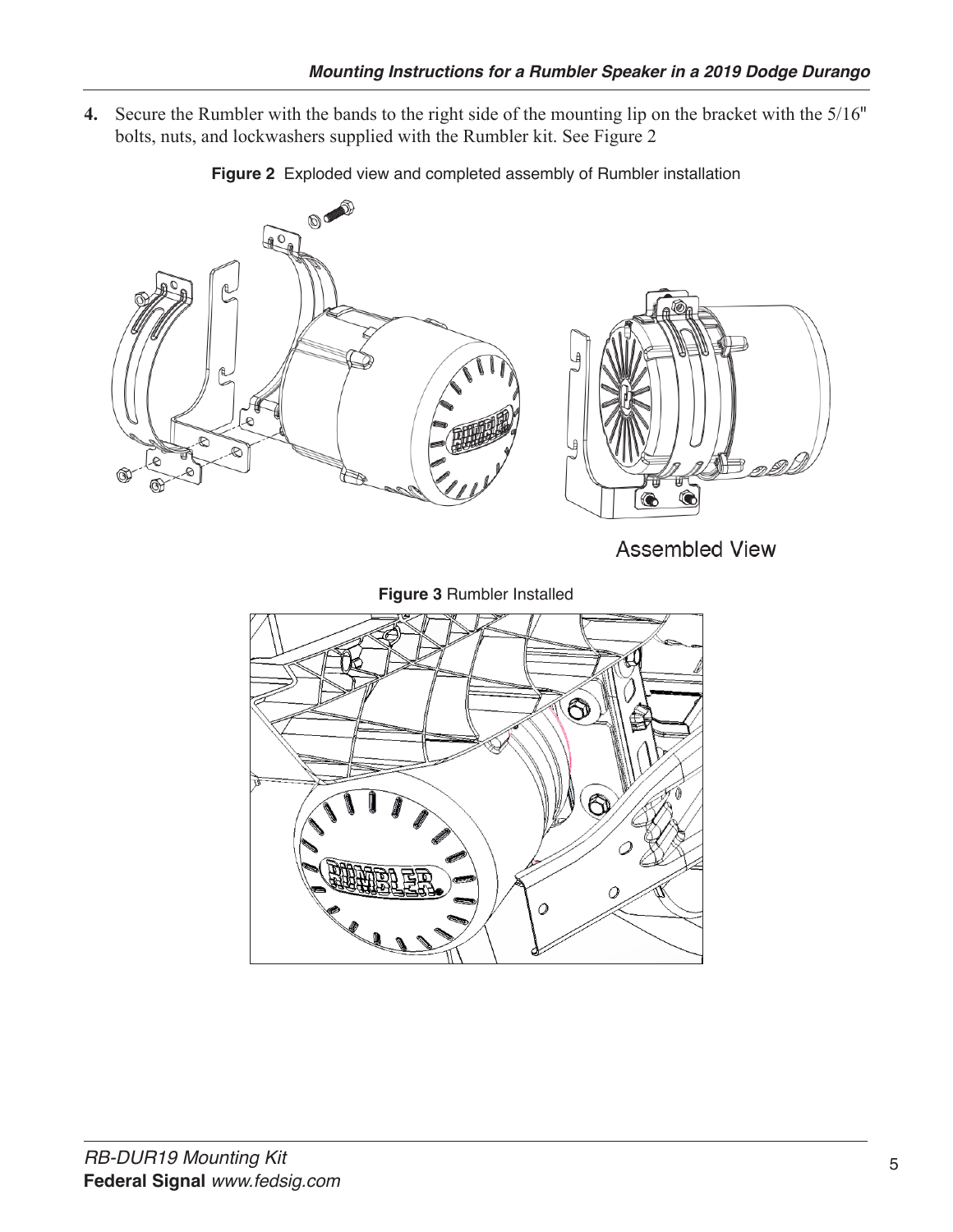# **A WARNING**

**SOUND HAZARD: All effective sirens and horns produce loud sounds (120 dB) that may cause**  *permanent hearing loss. Always minimize you exposure to siren sound and wear hearing protection. Do not sound siren indoors or in enclosed areas where you and others will be exposed to the sound.*

- **5.** Test the siren for proper operation.
- **6.** Reassemble the vehicle according to the manufacturer's service manual.

## **Getting Technical Support and Service**

For technical support and service, please contact:

Service Department Federal Signal Corporation Phone: 1-800-433-9132 Email: empserviceinfo@fedsig.com

### **Getting Repair Service**

The Federal Signal factory provides technical assistance with any problems that cannot be handled locally.

Any units returned to Federal Signal for service, inspection, or repair must be accompanied by a Return Material Authorization (RMA). Obtain a RMA from a local Distributor or Manufacturer's Representative.

Provide a brief explanation of the service requested, or the nature of the malfunction.

Address all communications and shipments to the following:

Federal Signal Corporation Service Department 2645 Federal Signal Drive University Park, IL 60484-3167

### **Ordering Replacement Parts**

To order replacement parts, call Customer Support at 1-800-264-3578, 7 a.m. to 5 p.m., Monday through Friday (CT) or contact your nearest distributor.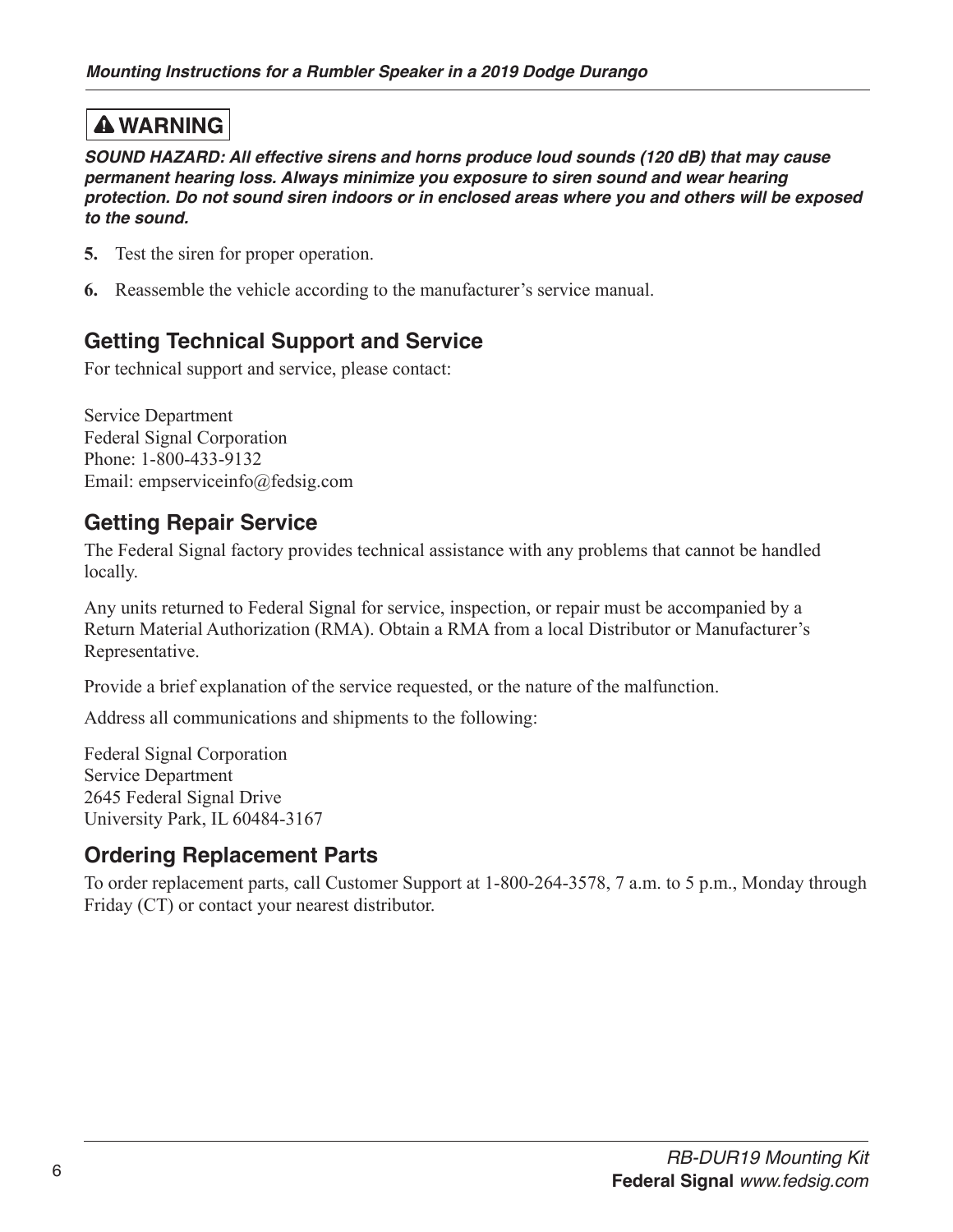### **Limited Warranty**

This product is subject to and covered by a limited warranty, a copy of which can be found at www. fedsig.com/SSG-Warranty. A copy of this limited warranty can also be obtained by written request to Federal Signal Corporation, 2645 Federal Signal Drive, University Park, IL 60484, email to info@fedsig.com or call +1 708-534-3400.

This limited warranty is in lieu of all other warranties, express or implied, contractual or statutory, including, but not limited to the warranty of merchantability, warranty of fitness for a particular purpose and any warranty against failure of its essential purpose.